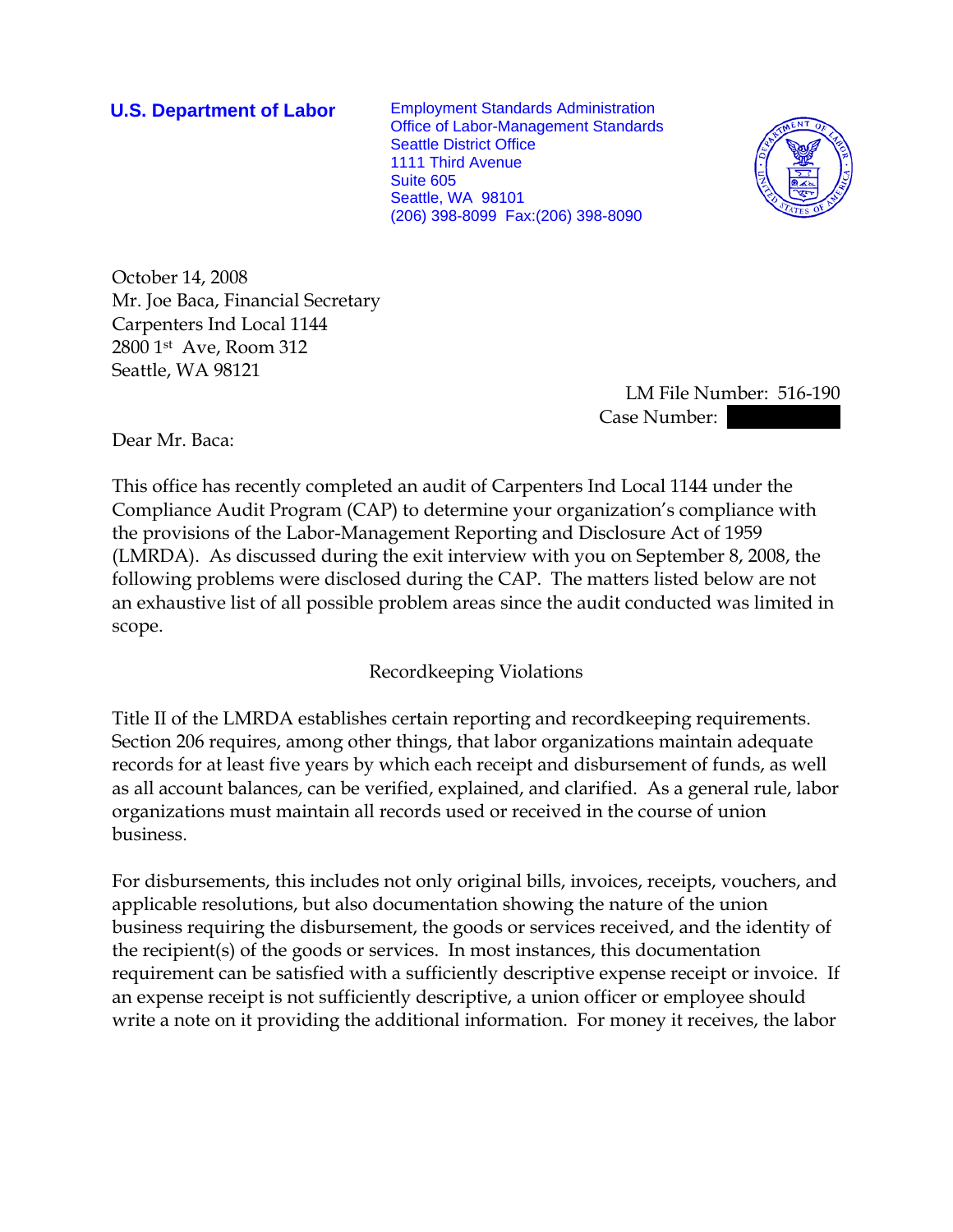Letter/Mr. Joe Baca October 14, 2008 Page 2 of 4

organization must keep at least one record showing the date, amount, purpose, and source of that money. The labor organization must also retain bank records for all accounts.

The audit of Local 1144's 2008 records revealed the following recordkeeping violations:

1. Disposition of Property

Local 1144 did not maintain an inventory of hats, jackets, and other property it purchased, sold, or gave away. The union must report the value of any union property on hand at the beginning and end of each year in Item 28 of the LM-2. The union must retain an inventory or similar record of property on hand to verify, clarify, and explain the information that must be reported in Item 28.

2. Disbursement/Receipt Records

Local 1144 receives dues by cash, check, and credit card. Occasionally, a member's check is greater than the amount owed. LU 1144 gives members change from petty cash, but does not maintain a record of the disbursements in petty cash. The cash or check amount reflected in the receipts journal does not coincide with the amount of the cash or check on the bank deposit records.

Based on your assurance that Local 1144 will retain adequate documentation in the future, OLMS will take no further enforcement action at this time regarding the above violations.

## Reporting Violations

The audit disclosed a violation of LMRDA Section 201(b), which requires labor organizations to file annual financial reports accurately disclosing their financial condition and operations. The Labor Organization Annual Report Form LM-2 filed by Local 1144 for fiscal year ending June 30, 2007, was deficient in that:

1. Failure to File Bylaws

The audit disclosed a violation of LMRDA Section 201(a), which requires that a union submit a copy of its revised constitution and bylaws with its LM report when it makes changes to its constitution or bylaws. Local 1144 amended its bylaws, but did not file a copy with its LM report for that year.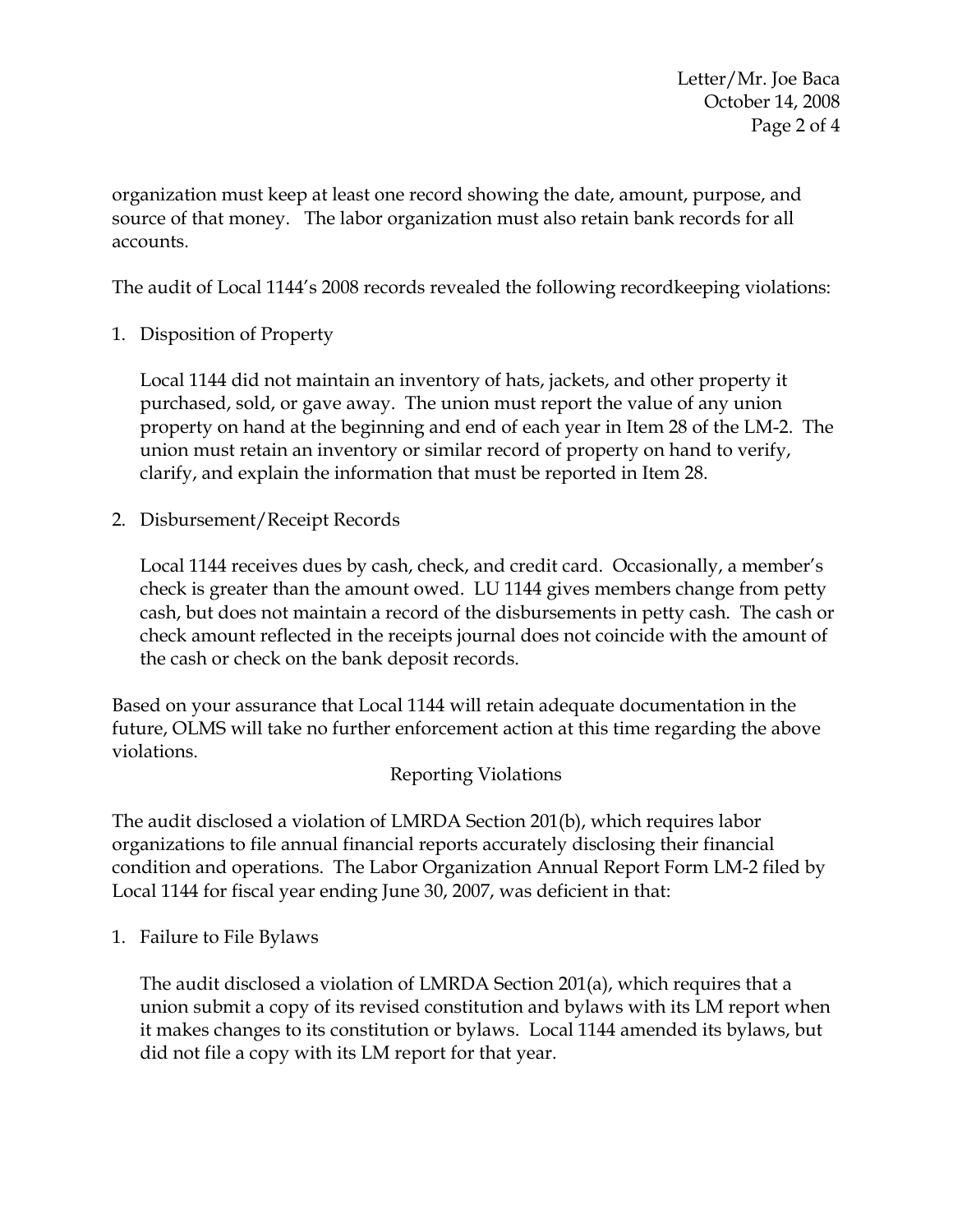Letter/Mr. Joe Baca October 14, 2008 Page 3 of 4

Local 1144 has now filed a copy of its bylaws.

## 2. Inadequate Bonding

The audit revealed a violation of LMRDA Section 502 (Bonding), which requires that union officers and employees be bonded for no less than 10 percent of the total funds those individuals or their predecessors handled during the preceding fiscal year.

The audit revealed that Local 1144's officers and employees were not bonded for the minimum amount required at the time of the audit. However, the union obtained adequate bonding coverage and provided evidence of this to OLMS during the audit. As a result, OLMS will take no further enforcement action regarding this issue.

Other Issue

Use of Signature Stamp

During the audit, you advised that it is Local 1144's practice in an emergency situation to use a signature stamp if a signatory is unavailable to sign checks. Section 24 of Local 1144's bylaws requires that checks must have two signatures. The two signature requirement is an effective internal control of union funds. Its purpose is to attest to the authenticity of a completed document already signed. However, the use of a signature stamp for the second signer does not attest to the authenticity of the completed check, and negates the purpose of the two signature requirement. OLMS recommends that Local 1144 review these procedures to improve internal control of union funds.

I want to extend my personal appreciation to Carpenters Ind Local 1144 for the cooperation and courtesy extended during this compliance audit. I strongly recommend that you make sure this letter and the compliance assistance materials provided to you are passed on to future officers. If we can provide any additional assistance, please do not hesitate to call.

Sincerely,

Investigator

|||| ||||||